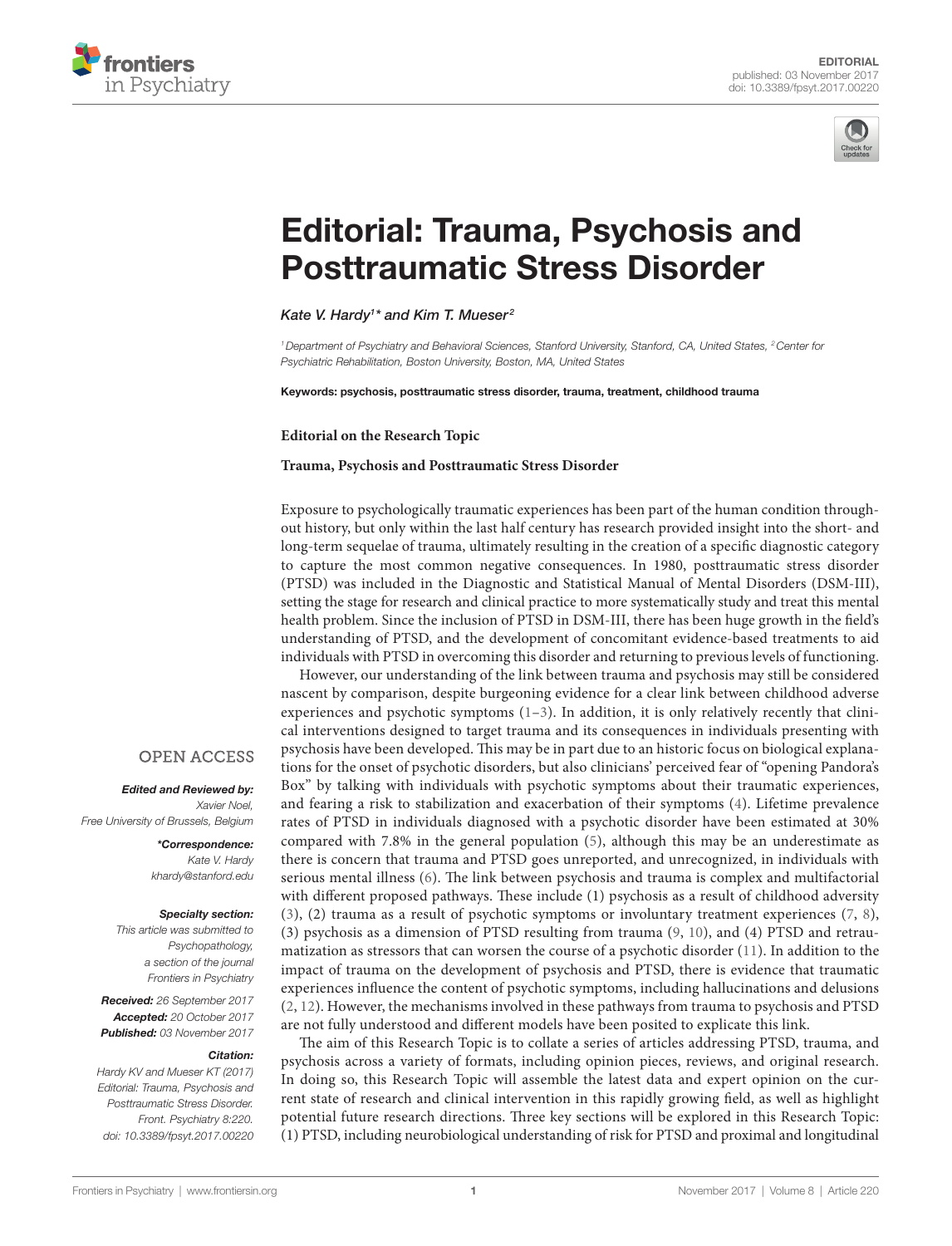consequences of trauma exposure; (2) Trauma and Psychosis, including proposed mechanisms and pathways; and (3) Clinical Interventions, including empirical studies providing data on treatments. The overarching purpose of this Research Topic is to provide a better understanding of the interface between trauma, psychosis, and PTSD.

## POSTTRAUMATIC STRESS DISORDER

Furthering our understanding of PTSD is essential to exploring the link between trauma and psychosis. While the experience of traumatic events is unfortunately common, the majority of individuals who are exposed to trauma do not go on to develop PTSD. Of interest are the questions of why some people develop PTSD and whether it is possible to identify these individuals at an early stage to aid earlier targeted intervention. Increasing our understanding of the neurobiological mechanisms implicated in the development of PTSD can aid in this process. In this Research Topic, [Wang et al.](https://doi.org/10.3389/fpsyt.2017.00071) examine electrophysiological data to establish the presence of a physiological prodrome of PTSD in an attempt to identify possible markers that could identify opportunities for early treatment. [Lee et al.](https://doi.org/10.3389/fpsyt.2016.00163) address the question of the role of dopamine in the development of PTSD and propose the Rebound-Excitation Theory to explain the variability in stress resilience. Considering that dopamine has been hypothesized to play a central role in the pathophysiology of schizophrenia for over 50 years ([13–](#page-2-12)[15\)](#page-2-13), further insight into the role of dopamine in PTSD may aid our understanding of the link between trauma and psychosis.

Conceptualizing PTSD across the time course is necessary to understand the development and maintenance of mental health problems over time. In this Research Topic, [Ibrahim](https://doi.org/10.3389/fpsyg.2017.00241) [and Hassan](https://doi.org/10.3389/fpsyg.2017.00241) examine data from Syrian Kurdish refugees living in a refugee camp and exposed to torture and other traumatic events, while [Bovin et al.](https://doi.org/10.3389/fpsyt.2017.00006) report on the longitudinal associations between PTSD severity and personality disorder features. Both these studies have important implications for when treatment is provided and its likely impact. [Ibrahim and Hassan](https://doi.org/10.3389/fpsyg.2017.00241) highlight the need for psychological services for Syrian Kurdish refugees that would potentially occur shortly after the traumatic event. [Bovin et al.](https://doi.org/10.3389/fpsyt.2017.00006), on the other hand, draw on their longitudinal data to demonstrate that improvements in PTSD symptoms are associated with improvements in characterological features (and vice versa), suggesting that targeting PTSD symptoms in individuals with a personality disorder may result in improvements in both psychopathology and comorbid personality traits over time. This time course (from shortly after the trauma to years later) indicates the need to conceptualize PTSD as longitudinal, and offer ongoing assessment and targeted treatments at different stages.

### TRAUMA AND PSYCHOSIS

Of critical importance in this Research Topic is the inclusion of a first-person account of trauma and psychosis written from the perspective of someone with "lived experience" [\(Britz\)](https://doi.org/10.3389/fpsyg.2017.00387). The voices of persons with lived experience has been essential in our

understanding of psychosis at multiple levels, but has been less widely explored in relation to trauma and psychosis ([16](#page-2-14)). [Britz](https://doi.org/10.3389/fpsyg.2017.00387) writes eloquently, and with disarming honesty, about her experience of trauma and psychosis, and developing an understanding of the interface between the two while also drawing upon current discourse to highlight the importance of meaningful collaboration with people with lived experience. Adding to this lived experience perspective is [Lu et al.'](https://doi.org/10.3389/fpsyt.2017.00129)s qualitative analysis of posttraumatic reactions to psychosis that provides a narrative description of the key themes of the traumatizing nature of psychosis, including symptoms, treatment, and the corresponding emotional reactions to these.

As previously mentioned, although a clear link between trauma and psychosis has been established, the specific mechanisms involved are still unknown. Two papers in this research topic examine potential explanatory models. [Berry et al.](https://doi.org/10.3389/fpsyt.2017.00111) focus on a model specific to understanding the development of auditory hallucinations. This paper is the first to propose a theoretical link between early childhood attachment and dissociative processing as mechanisms to explain the origin, and maintenance of distressing voice hearing. [Hardy](https://doi.org/10.3389/fpsyg.2017.00697) proposes a comprehensive, theoretically informed model of posttraumatic stress in psychosis that encompasses emotion regulation and autobiographical memory to understand the pathway between victimization and psychosis and provides case vignettes to illustrate how this model informs case formulation and treatment. [Brand et al.](https://doi.org/10.3389/fpsyg.2017.00306) highlight the ethical challenges associated with experimental manipulation of possible causal pathways to scientifically establish links between trauma exposure, PTSD, and psychosis and propose an interventionist-causal paradigm to better understand this relationship. This approach examines the impact of an intervention on a proposed causal mechanism compared with a control intervention while observing the impact on the symptom of interest. The authors propose several potential mechanisms, including memory processing, negative posttraumatic beliefs, dissociation, and posttraumatic avoidance with connected interventions. This interventionist-causal paradigm has already been applied in psychosis research [\(17\)](#page-2-15) and offers a model to better understand proposed mechanisms in trauma and psychosis.

Recognizing the debate regarding schizophrenia as a unitary diagnostic category, [Stevens et al.](https://doi.org/10.3389/fpsyt.2017.00021) propose four subgroups of trauma in psychosis in order to elaborate on symptom-specific conceptualizations of distress and propose corresponding interventions for these four subtypes. The concept of psychosis on a continuum, rather than as a discrete entity, is also of importance to the paper presented by [Mayo et al.,](https://doi.org/10.3389/fpsyt.2017.00055) who address the role of psychosis and stressful life events in individuals determined to be at-risk of developing psychosis. This population is important to this topic in that they are a group of individuals who have not yet developed full psychosis, and may indeed not do so, but who are typically experiencing attenuated psychotic symptoms and are distressed and help seeking. Alarmingly, this population reports high levels of childhood trauma and the paper reviews these data while providing clinical recommendations on the assessment, treatment, and future research directions.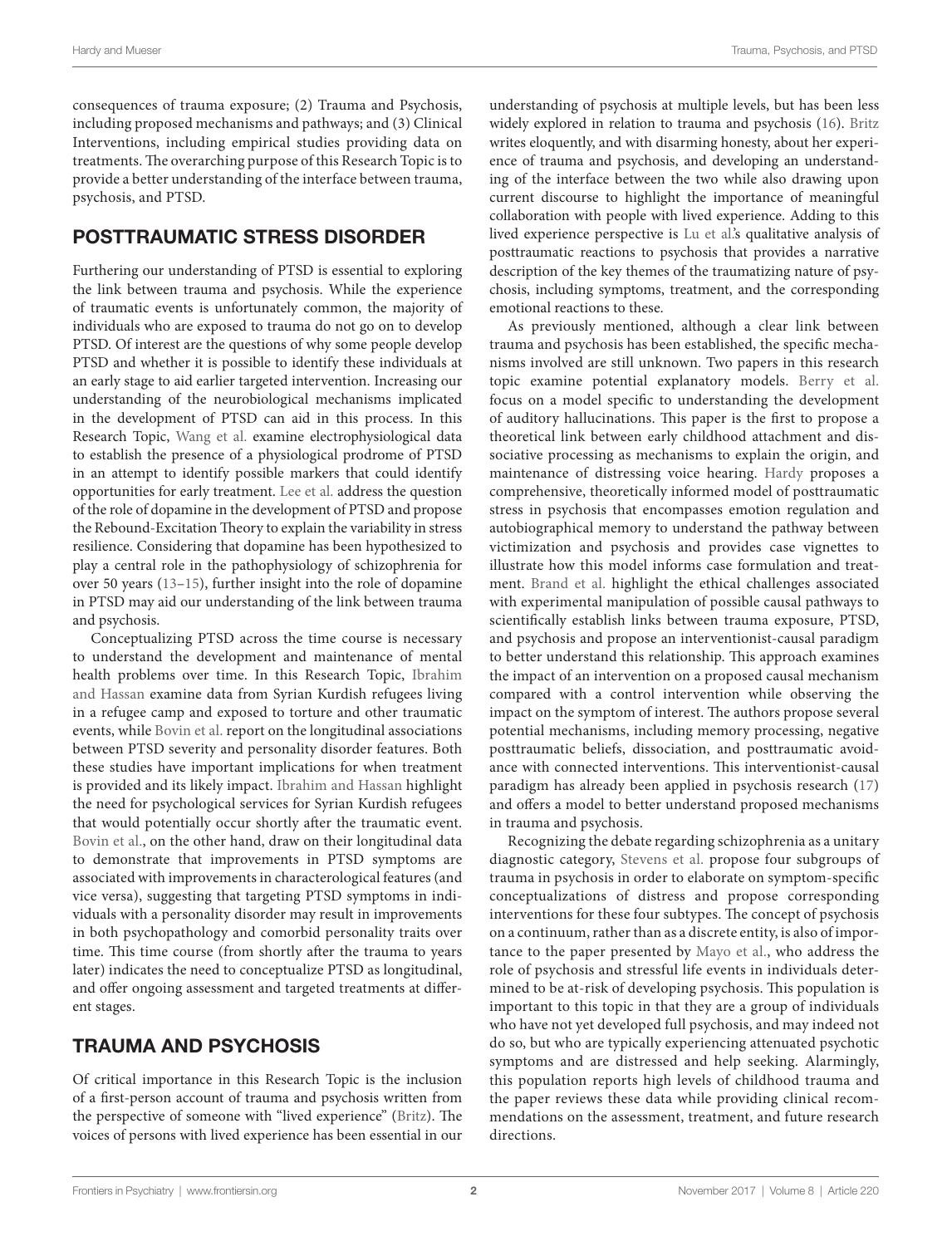As previously discussed, there are concerns in the field about the under-detection of trauma in persons with psychosis or other severe mental illnesses. Under-detection due to professionals failing to screen for trauma and PTSD can be overcome by routine screening of individuals receiving services ([18\)](#page-3-0). [Church et al.](https://doi.org/10.3389/fpsyg.2017.01276) examine another potential factor contributing to poor identification of trauma history and its consequences in this population the minimization or denial of childhood trauma by individuals themselves. In line with this theme of the importance of accurate assessment, [Rosen et al.](https://doi.org/10.3389/fpsyt.2017.00057) explored cumulative exposure of traumatic life events. In particular their use of qualitative analysis in the study highlights the importance of careful and sensitive assessment to understanding the time course and impact of trauma on individuals and their mental health.

The recovery literature has changed how recovery from mental illness is understood, with a shift from traditional medical definitions that emphasize symptom remission to conceptualizing recovery as a personally meaningful process that involves the development of meaning and a sense of purpose despite symptoms or other challenges ([19](#page-3-1), [20](#page-3-2)). In this Research Topic, [Mazor et al.](https://doi.org/10.3389/fpsyt.2016.00202) examine the experience of posttraumatic growth as mediated by meaning making and coping self-efficacy adding a much needed focus on resiliency in this population.

### CLINICAL INTERVENTIONS

Interventions specifically for PTSD in individuals with a psychotic disorder are not as well established as for psychosis (e.g., cognitive behavioral therapy for Psychosis) or PTSD (e.g., cognitive processing therapy, eye movement desensitization and reprocessing therapy, prolonged exposure), although some recent progress has been made [\(21](#page-3-3)[–23](#page-3-4)). Further work continues

### **REFERENCES**

- <span id="page-2-0"></span>1. Shevlin M, Dorahy M, Adamson G. Childhood traumas and hallucinations: an analysis of the National Comorbidity Survey. *J Psychiatr Res* (2007) 41:222–8. doi[:10.1016/j.jpsychires.2006.03.004](https://doi.org/10.1016/j.jpsychires.2006.03.004)
- <span id="page-2-10"></span>2. Bentall RP, Wickham S, Shevlin M, Varese F. Do specific early-life adversities lead to specific symptoms of psychosis? A study from the 2007 the adult psychiatric morbidity survey. *Schizophr Bull* (2012) 38:734–40. doi[:10.1093/](https://doi.org/10.1093/schbul/sbs049) [schbul/sbs049](https://doi.org/10.1093/schbul/sbs049)
- <span id="page-2-1"></span>3. Varese F, Smeets F, Drukker M, Lieverse R, Lataster T, Viechtbauer W, et al. Childhood adversities increase the risk of psychosis: a meta-analysis of patient-control, prospective-and cross-sectional cohort studies. *Schizophr Bull* (2012) 38:661–71. doi[:10.1093/schbul/sbs050](https://doi.org/10.1093/schbul/sbs050)
- <span id="page-2-2"></span>4. Salyers MP, Evans LJ, Bond GR, Meyer PS. Barriers to assessment and treatment of posttraumatic stress disorder and other trauma-related problems in people with severe mental illness: clinician perspectives. *Community Ment Health J* (2004) 40:17–31. doi[:10.1023/B:COMH.0000015215.45696.5f](https://doi.org/10.1023/B:COMH.0000015215.45696.5f)
- <span id="page-2-3"></span>5. Buckley PF, Miller BJ, Lehrer DS, Castle DJ. Psychiatric comorbidities and schizophrenia. *Schizophr Bull* (2009) 35:383–402. doi[:10.1093/schbul/sbn135](https://doi.org/10.1093/schbul/sbn135)
- <span id="page-2-4"></span>6. Mueser KT, Goodman LB, Trumbetta SL, Rosenberg SD, Osher FC, Vidaver R, et al. Trauma and posttraumatic stress disorder in severe mental illness. *J Consult Clin Psychol* (1998) 66:493–9. doi:[10.1037/0022-006X.66.3.493](https://doi.org/10.1037/0022-006X.66.3.493)
- <span id="page-2-5"></span>7. Morrison A, Read J, Turkington D. Trauma and psychosis: theoretical and clinical implications. *Acta Psychiatr Scand* (2005) 112:327–9. doi:[10.1111/j.](https://doi.org/10.1111/j.1600-0447.2005.00644.x) [1600-0447.2005.00644.x](https://doi.org/10.1111/j.1600-0447.2005.00644.x)
- <span id="page-2-6"></span>8. Berry K, Ford S, Jellicoe-Jones L, Haddock G. PTSD symptoms associated with the experiences of psychosis and hospitalisation: a review of the literature. *Clin Psychol Rev* (2013) 33:526–38. doi[:10.1016/j.cpr.2013.01.011](https://doi.org/10.1016/j.cpr.2013.01.011)

in this area with growing awareness of the link between trauma and psychosis and the need to provide targeted interventions that address the PTSD. In this Research Topic, [Swan et al.](https://doi.org/10.3389/fpsyg.2017.00341) provide a systematic review of interventions supporting the evidence that trauma-focused psychological interventions can be applied safely and effectively in individuals with psychosis. A range of interventions have been studied for trauma and psychosis and in this Research Topic Prolonged Exposure ([Grubaugh et al.](https://doi.org/10.3389/fpsyg.2017.00977)), Trauma Focused CBT ([Keen et al.\)](https://doi.org/10.3389/fpsyt.2017.00092), and interventions specific to trauma and voices [\(Steel](https://doi.org/10.3389/fpsyg.2016.02035)) are all discussed. However, despite emerging evidence that these interventions are safe and effective, there remains a challenge of dissemination. [Cragin et al.](https://doi.org/10.3389/fpsyt.2017.00033) begin to address this through the development of clinical practice guidelines to aid clinicians working with early psychosis and comorbid trauma-related disorders.

# **CONCLUSION**

The articles in this Research Topic demonstrate the breadth of current research being conducted in this field. The authors of the included articles further the discussion around the interface between trauma, psychosis, and PTSD and provide cogent arguments for future research and clinical application of the data presented. They collectively highlight the need to identify, assess, and address trauma in this population which for too long has been overlooked and under treated.

## AUTHOR CONTRIBUTIONS

KH and KM co-edited this Research Topic and co-wrote the editorial.

- <span id="page-2-7"></span>9. Braakman MH, Kortmann FAM, van den Brink W. Validity of 'post-traumatic stress disorder with secondary psychotic features': a review of the evidence. *Acta Psychiatr Scand* (2009) 119:15–24. doi[:10.1111/j.1600-0447.2008.01252.x](https://doi.org/10.1111/j.1600-0447.2008.01252.x)
- <span id="page-2-8"></span>10. Shevlin M, Armour C, Murphy J, Houston JE, Adamson G. Evidence for a psychotic posttraumatic stress disorder subtype based on the National Comorbidity Survey. *Soc Psychiatry Psychiatr Epidemiol* (2011) 46:1069–78. doi:[10.1007/s00127-010-0281-4](https://doi.org/10.1007/s00127-010-0281-4)
- <span id="page-2-9"></span>11. Mueser KT, Rosenberg SD, Goodman LA, Trumbetta SL. Trauma, PTSD, and the course of severe mental illness: an interactive model. *Schizophr Res* (2002) 53:123–43. doi:[10.1016/S0920-9964\(01\)00173-6](https://doi.org/10.1016/S0920-9964(01)00173-6)
- <span id="page-2-11"></span>12. Bentall RP, Kaney S. Content specific information processing and persecutory delusions: an investigation using the emotional Stroop test. *Br J Med Psychol* (1989) 62(Pt 4):355–64. doi[:10.1111/j.2044-8341.1989.tb02845.x](https://doi.org/10.1111/j.2044-8341.1989.tb02845.x)
- <span id="page-2-12"></span>13. Brisch R, Saniotis A, Wolf R, Bielau H, Bernstein H-G, Steiner J, et al. The role of dopamine in schizophrenia from a neurobiological and evolutionary perspective: old fashioned, but still in vogue. *Front Psychiatry* (2014) 5:47. doi:[10.3389/fpsyt.2014.00047](https://doi.org/10.3389/fpsyt.2014.00047)
- 14. Carlson A, Lindqvist M. Effect of chlorpromazine or haloperidol one formation of 3-methoxytyramine and normetanephrine in mouse brain. *Acta Pharmacol Toxicol (Copenh)* (1963) 20:140–4. doi[:10.1111/j.1600-0773.1963.](https://doi.org/10.1111/j.1600-0773.1963.tb01730.x) [tb01730.x](https://doi.org/10.1111/j.1600-0773.1963.tb01730.x)
- <span id="page-2-13"></span>15. Iversen SD, Iversen LL. Dopamine: 50 years in perspective. *Trends Neurosci* (2007) 30:188–93. doi[:10.1016/j.tins.2007.03.002](https://doi.org/10.1016/j.tins.2007.03.002)
- <span id="page-2-14"></span>16. Williams S. *Recovering from Psychosis: Empirical Evidence and Lived Experience*. New York: Routledge (2016).
- <span id="page-2-15"></span>17. Freeman D, Garety P. Advances in understanding and treating persecutory delusions: a review. *Soc Psychiatry Psychiatr Epidemiol* (2014) 49:1179–89. doi:[10.1007/s00127-014-0928-7](https://doi.org/10.1007/s00127-014-0928-7)